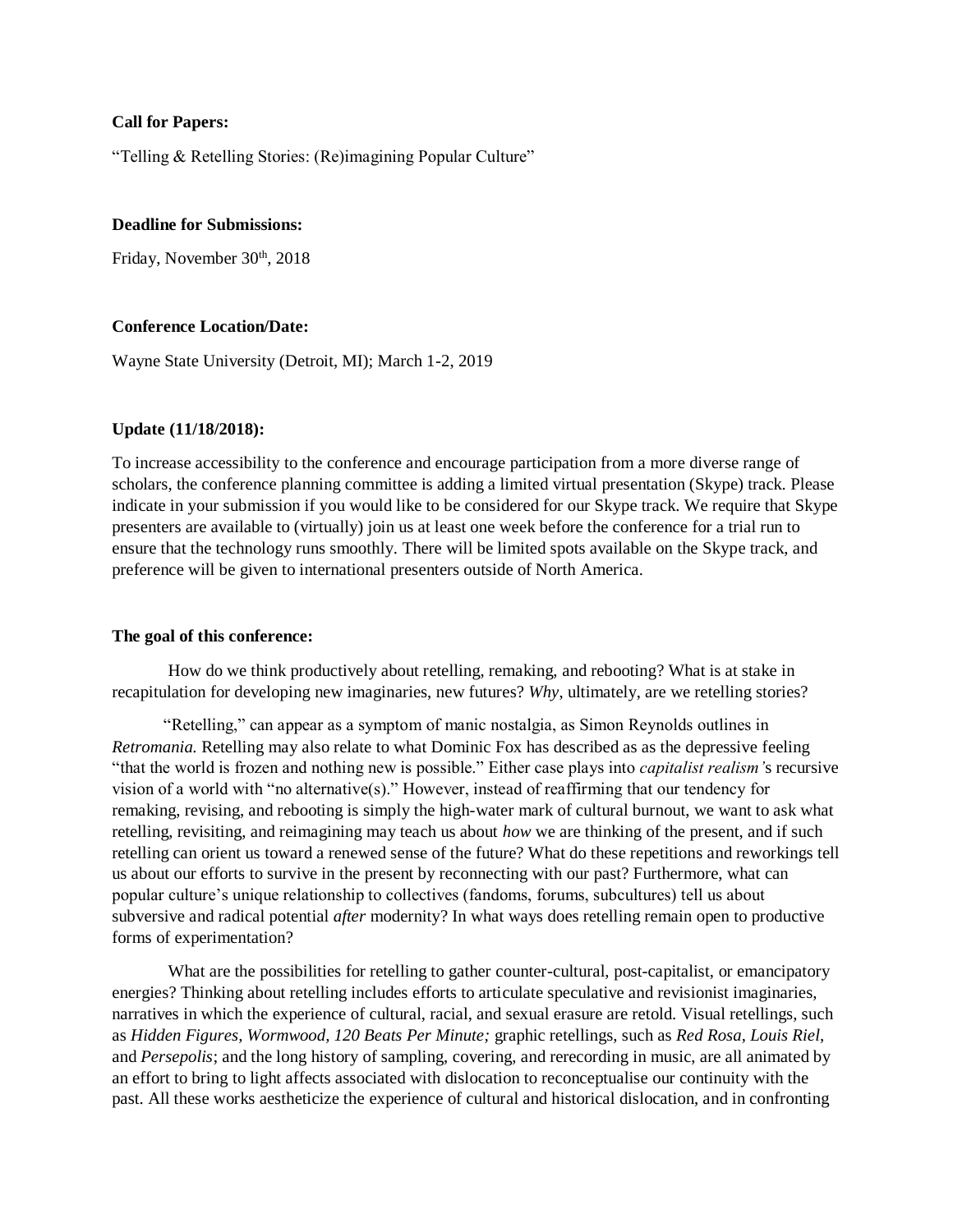the experience of fragmentation propose alternative forms of continuity. What does retelling teach us about dislocation and our ability to re-find ourselves?

We are excited to welcome Matt Yockey, Associate Professor of Film & Media Studies at the University of Toledo, editor of *Make Ours Marvel: Media Convergence and a Comics Universe*  (University of Texas Press, 2017), and author of *Batman* (TV Milestone Series, Wayne State University Press, 2014) as our keynote speaker for this conference.

# **Topics might include the following:**

- Rebooting as hauntology.
- Historical narratives in comics, film, and/or games.
- Redefining identities through retelling, re-enactment, and revisionist histories, including but not limited to national identity, race, gender, and sexuality.
- Creating and/or navigating diverse spaces for fan engagement (digital and real).
- Futurisms and Pessimisms: Afrofuturism, Afropessimism, Sinofuturism.
- The role of the fan as archivist, and/or keeper or cultural memory.
- Gendered and/or racialized collectives and the need for collective retelling ("fangirls", "fanboys", "blerds").
- Retelling as a genre mediated by the interaction of producers and consumers.
- Retelling as speculative strategy.
- Transmedia and recollection: memory, mediums, and materiality.
- Appropriation, white-washing, and erasure in retelling.
- Pedagogies of retelling, how retelling builds/reinforces tactics for everyday living.
- Images and reimaginings of Detroit in popular culture
- Popular culture outside of the U.S.: world cinemas, music, comics, television
- Popular culture throughout history/historicizing popular culture

**Note:** Preference will be granted to proposals that engage with the conference theme, but we look forward to accepting proposals related to all aspects of popular culture: film, television, comics/graphic novels, music, video/tabletop/board games, social media, fandoms/audiences, etc.

**Paper Proposals:** Paper proposals must include an abstract of 300-500 words, and a biography of 100 words or less.

**Interactive Roundtables:** Interactive roundtables may have up to 5 presenters. Interactive roundtable proposals must include a brief explanation of topic (250-500 words), 5-10 discussion questions, a list of presenters which identifies the moderator, and a biography of 100 words or less for each presenter.